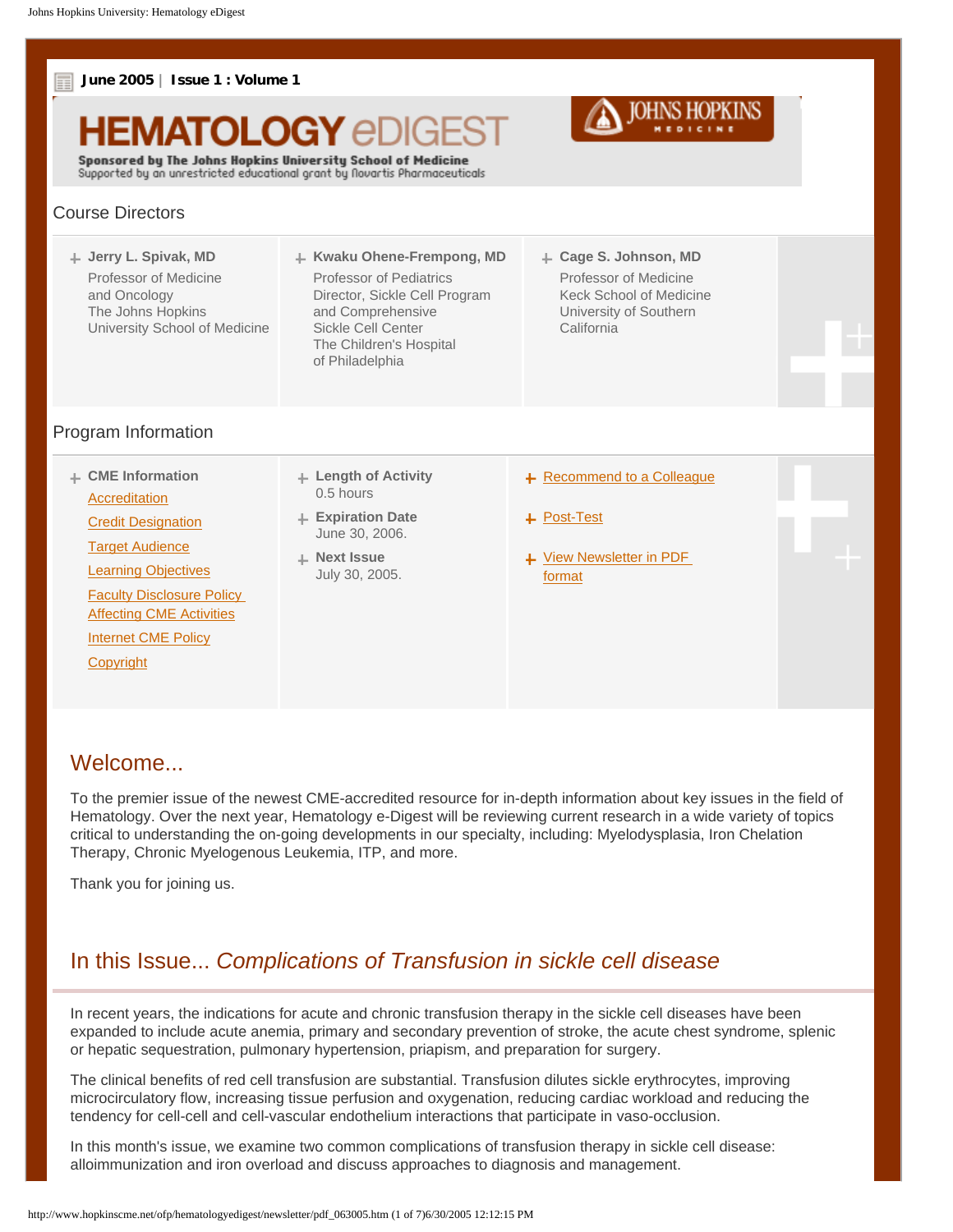#### <span id="page-1-1"></span>**Commentary & Reviews**

- ٠ **[Commentary](#page-1-0)** Our guest editor opinion
- ٠ [Alloimmunization and Delayed Hemolytic Transfusion](#page-2-0)  **[Reactions](#page-2-0)**
- ٠ [Iron Overload](#page-3-0)
- ٠ [Sources for additional information](#page-4-0)
- **Commentary by:** Jerry L. Spivak, MD
- Reviews by: Cage Johnson, MD

**Guest Editors of the Month:**



**Jerry L. Spivak, MD** Professor of Medicine and Oncology Johns Hopkins University School of Medicine



**Cage S. Johnson, MD** Professor of Medicine Keck School of Medicine University of Southern **California** 



#### **Kwaku Ohene-Frempong, MD**

Professor of Pediatrics Director, Sickle Cell Program and Comprehensive Sickle Cell Center The Children's Hospital of Philadelphia

## Guest Faculty Disclosures

#### **Jerry L. Spivak, MD**

Faculty Disclosure: No relationship with commercial supporters

**Cage Johnson, MD**

Faculty Disclosure: Dr. Johnson has indicated a financial relationship of grant/research support from the NIH and the NHLBI. He has also acted as consultant to Novartis, SuperGen, Thios and Icagen.

**Kwaku Ohene-Frempong, MD**

Faculty Disclosure: No relationship with commercial supporters

No faculty member has indicated that their presentation will include information on off-label products.

## <span id="page-1-0"></span> $\equiv$  Commentary [back to top](#page-1-1)  $\triangle$  back to top  $\triangle$

Sickle cell anemia has the unique distinction of being the first molecular disease. However, hydroxyurea not withstanding, this is at best a dubious distinction given the failure to date of modern hematology to capitalize on this remarkable legacy. To be fair, while sickle cell anemia is a monogenic disorder , its clinical phenotype is distinctly multifarious due in part to the epistatic effects of concomitantly inherited linked and unlinked genes, and in part, to the multi-organ damage inflicted on the host by the sickling process. Furthermore, it is important to acknowledge the progressive increase in longevity of patients with this disorder, owing to effective immunization, infection control, and the recognition and prompt treatment of complications such as the acute chest syndrome.

Transfusion therapy has proved to be a mainstay in the treatment of sickle cell anemia: it is life-saving in the acute chest syndrome, effective in the prophylaxis and prevention of stroke, and invaluable in the reduction of postoperative complications in surgical patients. However, not all the mechanisms by which red cell transfusion may be beneficial are fully understood, presumably, in part, because the exact mechanisms by which sickle cells cause vascular stasis and vessel wall damage have not been thoroughly explained. Documented mechanisms include: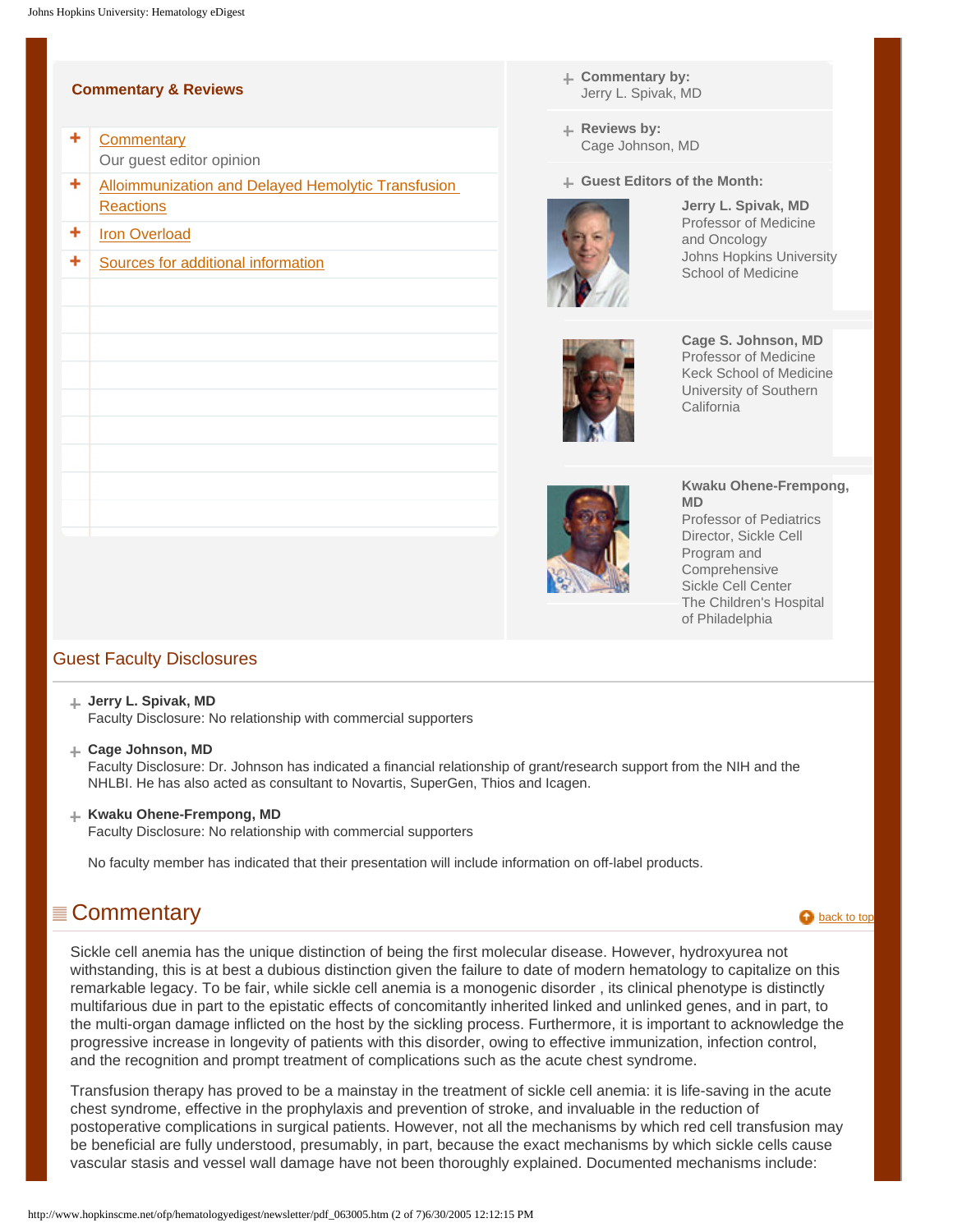improved tissue oxygenation; dilution of sickle cells by normal ones, thereby reducing the opportunity for abnormal cell-cell and cell-vessel wall interactions; suppression of erythropoiesis, thereby reducing the production of reticulocytes, which are the immediate progenitors of irreversibly sickled cells, as well as reducing the number of cells contributing to intravascular hemolysis, and thereby reducing nitric oxide (NO) scavenging by free hemoglobin, and finally, a reduction in cardiac work.

Blood transfusion, in addition to its cost and inconvenience, is, unfortunately, not without risks. Although the risk of HIV transmission is less than that of a fatal hemolytic transfusion reaction, other risks are not nearly so negligible. While there is a proven commonality of gene expression across all ethnic groups, sufficient ethnic variation in the expression of blood group antigens (particularly the minor ones), and the reduced representation of minority ethnic groups in the blood donor pool, make red cell alloimmunization an unavoidable issue. Indeed, rates as high as 50% have been observed with a risk of 3% per unit transfused. Extended red phenotyping involving not rare blood groups but the less commonly tested ones (i.e. E, C and Kell) can reduce this figure to 0.5%; in addition, DNA phenotyping can improve accuracy in multiply-transfused patients. In spite of this, however, a recent survey of over 1100 blood banks revealed that only 37% conducted such extended phenotyping. This not a trivial issue because alloimmunization can lead to difficulties in obtaining matched blood and is a risk for delayed hemolytic transfusion reactions and Transfusion-Related Acute Lung Injury (TRALI) in a group of patients whose lungs and kidneys cannot afford such challenges. Furthermore, alloimmunization is associated with both the development of red cell autoantibodies, possibly as a consequence of immunosuppression, and hyperhemolysis with the host's red cells involved as innocent bystanders.

Iron overload is a delayed but common risk of blood transfusion that is better understood in thalassemia or myelodysplasia patients than sickle cell patients, in part because in the past relatively few sickle cell patients had received chronic transfusion therapy for the length of time required for the development of severe organ damage from hemochromatosis. In addition, iron overload had not previously been recognized as a potential cause of organ failure in sickle cell patients. When carefully monitored, sickle cell patients on chronic transfusion accumulate iron at rates similar to those with thalassemia. Confounding the situation in chronically transfused sickle cell patients is the poor correlation of serum ferritin with the transfusion burden. Furthermore, there appears to be a lag between liver iron overload and significant myocardial iron overload, at least as determined by MRI T2\*. Discrepancies between thalassemics and sickle cell patients in this regard may merely reflect differences in transfusion burden – yet, at the same time, iron absorption may be greater in thalassemic patients because of their greater degree of ineffective erythropoiesis, possibly combined with differences in urinary iron loss. Nevertheless – given the usefulness of transfusion therapy in sickle cell anemia, the difficulties in assessing the cardiac iron burden, and both the compliance issues with iron chelation therapy as well as its risk for Yersinia sepsis – until the genetic challenge of sickle cell anemia is met, the first order of business should be the identification of an effective and nontoxic oral iron chelator.

# <span id="page-2-0"></span>ALLOIMMUNIZATION AND DELAYED HEMOLYTIC TRANSFUSION REACTIONS and the contract of the contract of the contract of the contract of the [back to top](#page-1-1)

In a large series of patients reported by Rosse in the Cooperative Study of Sickle Cell Disease, alloimmunization occurred with a frequency of 42.3%, with multiple allo-antibodies found in 10.2%. Alloimmunization was more common in sickle cell anemia than in the other sickle genotypes, and was less common in those who received their first transfusion as children (9.6%) compared with those receiving initial transfusion after age 10 (20.7%). The risk of sensitization was found to rise with increasing transfusion exposure at a rate of 3% per unit transfused. The most common allo-antibodies are directed at the C, E K, fy<sup>a</sup> and  $ik<sup>b</sup>$  antigens.

Alloimmunization causes delays in finding compatible donor units and leads to the delayed hemolytic transfusion reaction/hyperhemolysis syndrome (DHTR/H). Both the Vichinsky and Talano studies report that the DHTR/H syndrome occurred in 11% of patients and caused profound anemia with destruction of both donor and autologous erythrocytes. Talano further reported that, in addition to life-threatening anemia, these episodes were associated with the acute chest syndrome or acute renal failure. In addition, in about one-half of cases the DAT remained negative, with no new antibodies detected.

Serial quantification of hemoglobins A and S can demonstrate the accelerated disappearance of Hb A. Differential agglutination can be used to demonstrate the loss of donor erythrocytes. Treatment of an acute DHTR/H syndrome consists of stopping further transfusion, a difficult posture to adopt in the face of life-threatening anemia. The Win report demonstrated that transfusion can be successfully accomplished following intravenous methlyprednisolone (0.5 g/day) and IVIg (0.4 g/day x 5) plus rhEPO in doses of 6000 units three time per week.

Prevention of alloimmunization can be accomplished by extended phenotype matching of transfusions. In Vichinsky's prospective study of transfusion for the primary prevention of stroke, all transfusions were matched for C, E and K. The rate of alloimmunization was reduced to 0.5% per unit exposure, with an accompanying decrease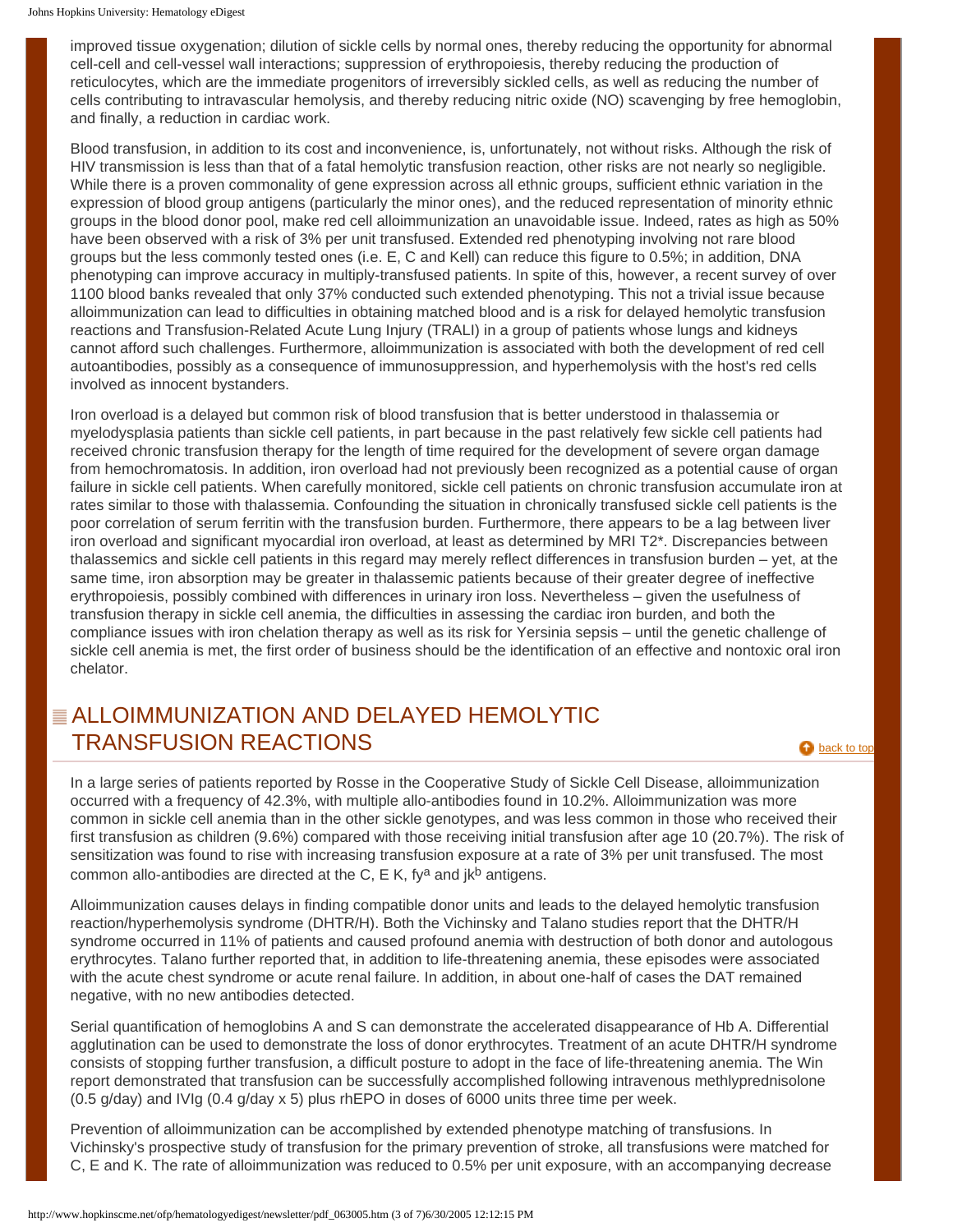| in DHTR to 0.11%. Despite these data supporting extended phenotype matching, Osby's recent (2005) survey |
|----------------------------------------------------------------------------------------------------------|
| reported that only 37% of 1182 blood banks performed extended phenotype matching for non-alloimmunized   |
| patients.                                                                                                |

The majority of institutions follow the practice of performing extended phenotype matching only after the patient develops the first allo-antibody. Extended phenotype matching has the benefit of preventing alloimmunization and its attendant morbidity, mortality and hospital costs. As reported by Aygun, however, other institutions argue that the data supporting a reduction in DHTR/H are insufficient to offset the cost of the labor and resources required to perform extended phenotype matching in all cases. Thus, there is a lack of consensus on the utility of red cell phenotype information for selection of transfusion units in this patient population because the costs relative to the benefit have not been clearly demonstrated. Development of a national standard of care awaits the results of welldesigned studies that provide objective evidence supporting the clinical necessity for phenotype-matched transfusions for these patients.

1. Rosse WF. Gallagher D. Kinney TR. Castro O. Dosik H. Moohr J. Wang W. Levy PS. Transfusion and alloimmunization in sickle cell disease. The Cooperative Study of Sickle Cell Disease. Blood. 1990;76:1431-7.

| View Journal Abstract   View Full Article                                                                                                                                                                                                                                                     |
|-----------------------------------------------------------------------------------------------------------------------------------------------------------------------------------------------------------------------------------------------------------------------------------------------|
| 2. Vichinsky EP. Luban NL. Wright E. Olivieri N. Driscoll C. Pegelow CH. Adams RJ. Stroke Prevention Trial in<br>Sickle Cell Anemia. Prospective RBC phenotype matching in a stroke-prevention trial in sickle cell anemia: a<br>multicenter transfusion trial. Transfusion. 2001;41:1086-92. |
| View Journal Abstract   3 View Full Article                                                                                                                                                                                                                                                   |
| 3. Talano JA. Hillery CA. Gottschall JL. Baylerian DM. Scott JP. Delayed hemolytic transfusion reaction/<br>hyperhemolysis syndrome in children with sickle cell disease. Pediatrics. 2003;111e:661-5.                                                                                        |
| View Journal Abstract   View Full Article                                                                                                                                                                                                                                                     |
| 4. Win N. Doughty H. Telfer P. Wild BJ. Pearson TC. Hyperhemolytic transfusion reaction in sickle cell disease.<br>Transfusion. 2001;41:323-8.                                                                                                                                                |
| View Journal Abstract $\left\  \begin{array}{c} \boxed{2} \\ \boxed{3} \end{array} \right\ $ View Full Article                                                                                                                                                                                |
| 5. Osby M, Shulman IA. Phenotype matching of donor red blood cell units for nonalloimmunized sickle cell disease<br>patients: a survey of 1182 North American laboratories. Arch Pathol Lab Med. 2005;129:190-3.                                                                              |
| View Journal Abstract   View Full Article                                                                                                                                                                                                                                                     |
| 6. Aygun B. Padmanabhan S. Paley C. Chandrasekaran V. Clinical significance of RBC alloantibodies and<br>autoantibodies in sickle cell patients who received transfusions. Transfusion. 2002;42:37-43.                                                                                        |
| View Journal Abstract   3 View Full Article                                                                                                                                                                                                                                                   |

# <span id="page-3-0"></span> $\equiv$  IRON OVERLOAD [back to top](#page-1-1) back to top  $\bullet$  back to top back to top  $\bullet$

Transfusion therapy leads to the storage of iron in the endocrine organs, liver and myocardium with subsequent organ dysfunction. Excess iron is toxic because of its ability to induce free radical formation, resulting in molecular, cellular and tissue damage. According to the Stroke Prevention Trial in Sickle Cell Anemia (STOP Trial), as reported by Files in 2002, the iron burden increases by approximately 70 mg for every 100 ml of packed RBCs transfused. In study subjects who received transfusion for primary stroke prevention, the serum ferritin increased from a mean of 163±157 ng/ml (n=50) at baseline to 1,806±825 (n=43) at one year and 2,761±1268 (n=26) at two years.

While liver biopsy remains the gold standard for quantification of iron stores, it is invasive, and the perceived risks have limited its applicability, especially for repeated measurements to assess the progression/regression of iron burden. A liver iron concentration (LIC) of 7-15 mg Fe/g liver (dry weight) correlates with hepatic toxicity, and levels greater than 15 mg Fe/g liver are associated with a high risk of cardiomyopathy. MRI techniques using the T2 or T2\* relaxation times permit an assessment of iron stores in the heart, liver and other tissues. Voskaridou's study of patients with thalassemia syndromes and sickle cell disease showed that LIC values correlated positively with serum ferritin and that liver T2 had a close negative correlation with LIC and ferritin. Cardiac T2 followed the same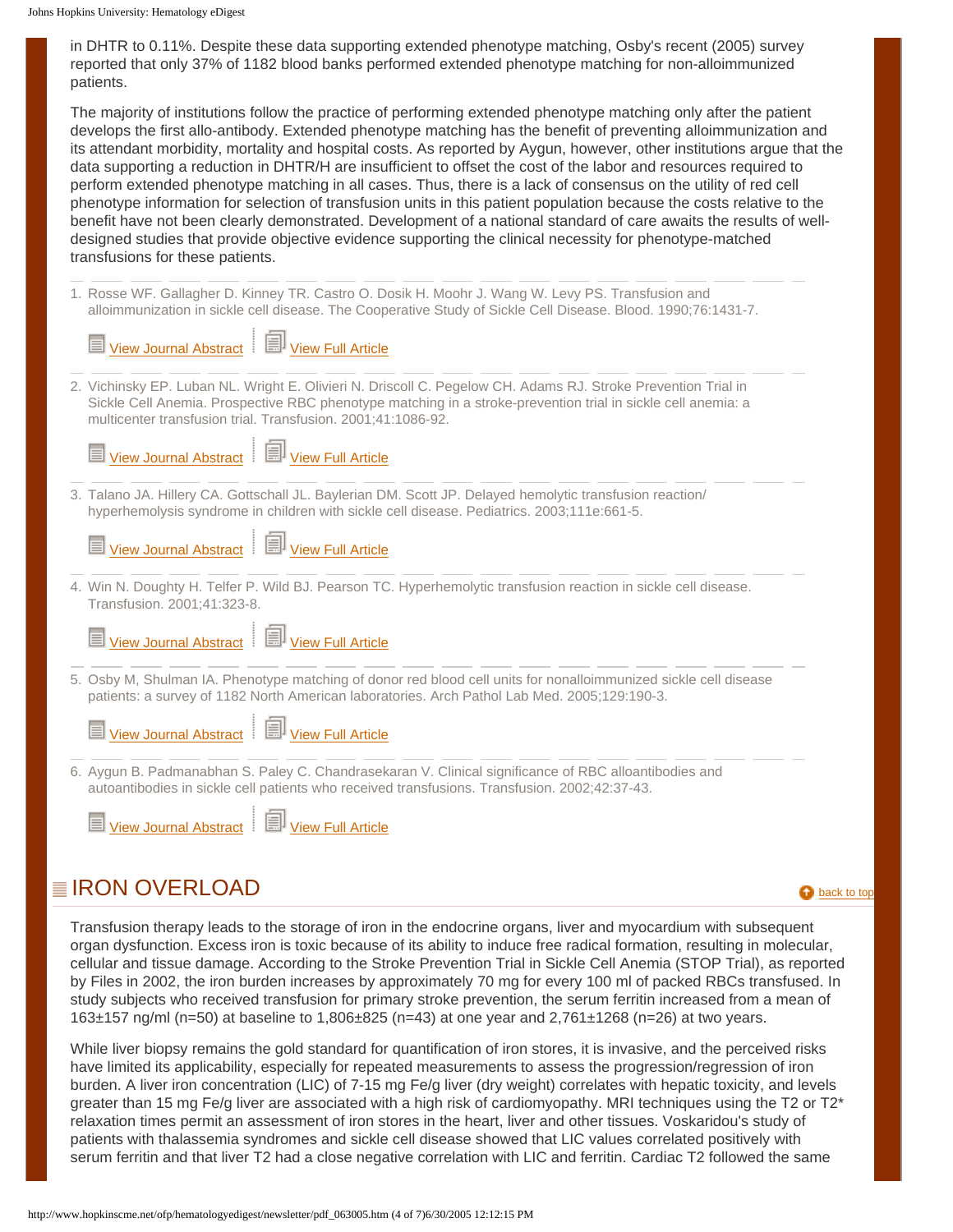pattern and showed a modest correlation with LVEF.

Standard therapy for iron overload consists of subcutaneous infusion of desferrioxamine (DFO) at a dose of 40 mg/ kg over 8-12 hours and has been shown to be effective in reducing iron burden and improving organ function. Toxicity is unusual unless doses exceed the therapeutic index of the drug (mean daily dose in mg/kg divided by serum ferritin), i.e. >0.025. Aggressive continuous intravenous regimens have been used to rapidly reduce the biomarkers of iron overload and improve organ function. In Anderson's prospective study using T2\* cardiovascular magnetic resonance, intravenous infusion of 40-50 mg/kg/day over 24 hours, 7 days per week in seven thalassemic patients produced a decrease in LIC from a mean of 9.6±4.3 mg/g dry weight to 2.1±1.5 mg/g after one year. There was an 11% improvement in LVEF associated with improvements in both liver and cardiac T2\*; however, cardiac T2\* improved more slowly than the hepatic measure, indicating a greater difficulty in mobilizing cardiac hemosiderosis. Other series show demonstrable improvement in cardiac performance within weeks of initiating DFO.

Compliance with therapy is the major problem with DFO and has led to the development of alternative methods of administration, such as twice-daily subcutaneous injections which appear to promote urinary excretion of iron in amounts similar to that achieved with continuous subcutaneous infusion. The expense and inconvenience of DFO has led to the development of oral iron chelators. Deferiprone has been used in Europe with some success but has not been approved in the US; its major toxicity is agranulocytosis. Additionally, a new oral bis-hydroxyphenyltriazole (ICL 670) is in clinical trials and appears promising.

1. Files B. Brambilla D. Kutlar A. Miller S. Vichinsky E. Wang W. Granger S. Adams RJ. Longitudinal changes in ferritin during chronic transfusion: a report from the Stroke Prevention Trial in Sickle Cell Anemia (STOP). Journal of Pediatric Hematology/Oncology. 2002;24:284-90.

[View Journal Abstract](http://www.ncbi.nlm.nih.gov/entrez/query.fcgi?cmd=Retrieve&db=pubmed&dopt=Abstract&list_uids=11972097) | **Wiew Full Article** 

2. Voskaridou E. Douskou M. Terpos E. Papassotiriou I. Stamoulakatou A. Ourailidis A. Loutradi A. Loukopoulos D. Magnetic resonance imaging in the evaluation of iron overload in patients with beta thalassaemia and sickle cell disease. British Journal of Haematology. 2004;126:736-42.

[View Journal Abstract](http://www.ncbi.nlm.nih.gov/entrez/query.fcgi?cmd=Retrieve&db=pubmed&dopt=Abstract&list_uids=15327528) | **Wiew Full Article** 

3. Anderson LJ. Westwood MA. Holden S. Davis B. Prescott E. Wonke B. Porter JB. Walker JM. Pennell DJ. Myocardial iron clearance during reversal of siderotic cardiomyopathy with intravenous desferrioxamine: a prospective study using T2\* cardiovascular magnetic resonance. British Journal of Haematology. 2004;127:348- 55.

[View Journal Abstract](http://www.ncbi.nlm.nih.gov/entrez/query.fcgi?cmd=Retrieve&db=pubmed&dopt=Abstract&list_uids=15491298)  $\left\| \Box \right\|$  [View Full Article](http://www.blackwell-synergy.com/doi/abs/10.1111/j.1365-2141.2004.05202.x)

# <span id="page-4-0"></span> $\equiv$  SOURCES FOR ADDITIONAL INFORMATION:  $\qquad \qquad \bullet$  [back to top](#page-1-1)

1. Petz LD. Calhoun L. Shulman IA. Johnson C. Herron RM. The sickle cell hemolytic transfusion reaction syndrome. Transfusion. 1997;37:382-92.

## [View Journal Abstract](http://www.ncbi.nlm.nih.gov/entrez/query.fcgi?cmd=Retrieve&db=pubmed&dopt=Abstract&list_uids=9111275)

2. Ballas S. Iron overload is a determinant of morbidity and mortality in adult patients with sickle cell disease. Seminars in Hematology. 2001;38(1 Suppl 1):30-36.

 $\equiv$  [View Journal Abstract](http://www.ncbi.nlm.nih.gov/entrez/query.fcgi?cmd=Retrieve&db=pubmed&dopt=Abstract&list_uids=11206959)

3. Jeng MR. Adams-Graves P. Howard TA. Whorton MR. Li CS. Ware RE. Identification of hemochromatosis gene polymorphisms in chronically transfused patients with sickle cell disease. American Journal of Hematology. 2003;74:243-8.

[View Journal Abstract](http://www.ncbi.nlm.nih.gov/entrez/query.fcgi?cmd=Retrieve&db=pubmed&dopt=Abstract&list_uids=14635204)

4. Wood JC. Tyszka JM. Carson S. Nelson MD. Coates TD. Myocardial iron loading in transfusion-dependent thalassemia and sickle cell disease. Blood. 2004;103:1934-6.

[View Journal Abstract](http://www.ncbi.nlm.nih.gov/entrez/query.fcgi?cmd=Retrieve&db=pubmed&dopt=Abstract&list_uids=14630822)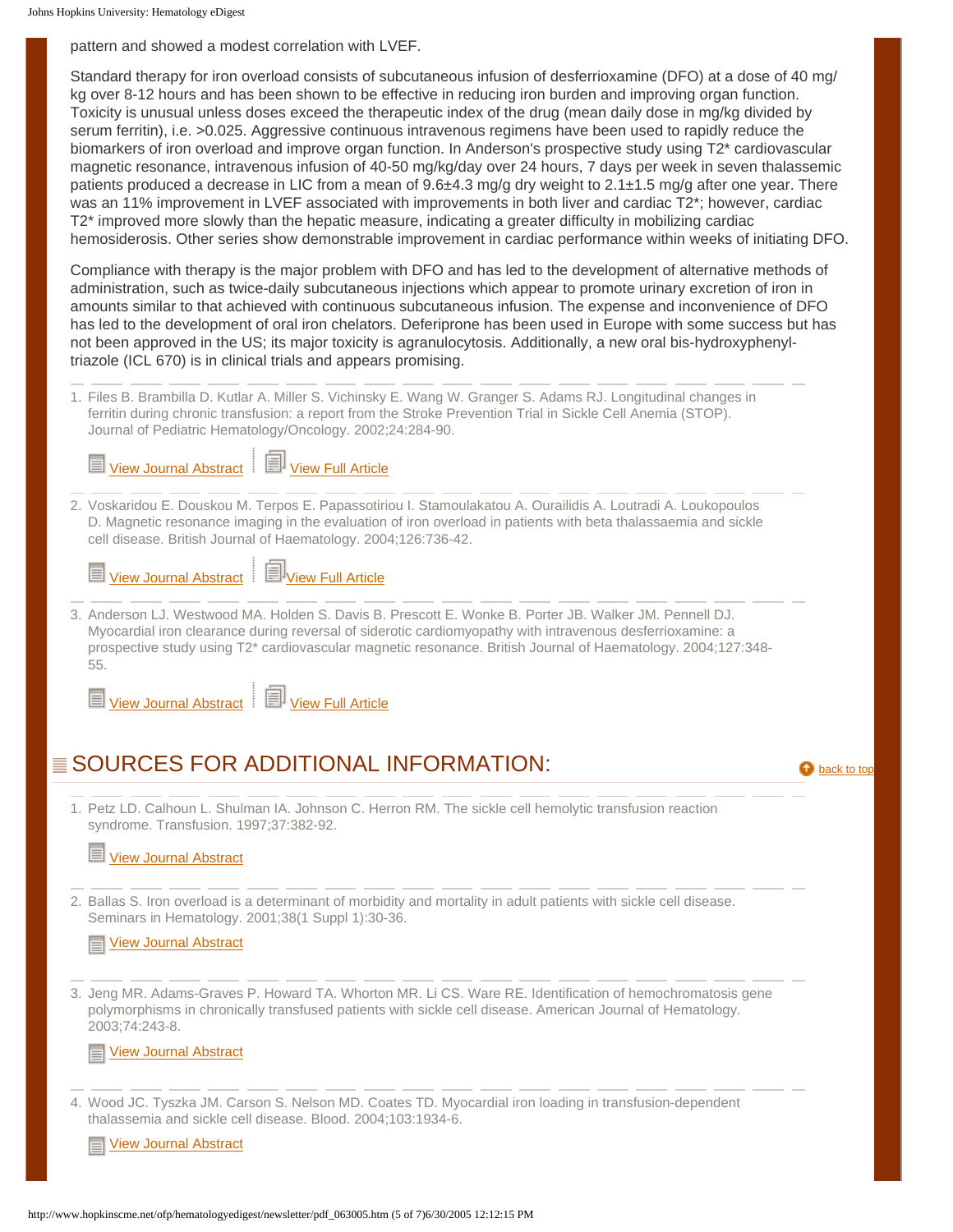[Complete the Post-Test and receive CME credit](http://www.hopkinscme.org/courses/new_course.cgi?tid=205)

# $\equiv$  CME Information  $\equiv$  CME Information

### <span id="page-5-0"></span>Accreditation

**Physicians**

The Johns Hopkins University School of Medicine is accredited by the Accreditation Council for Continuing Medical Education to provide continuing medical education for physicians.

#### <span id="page-5-1"></span>Credit Designation

#### **Physicians**

The Johns Hopkins University School of Medicine designates this educational activity for a maximum of 0.5 category 1 credits toward the AMA Physician's Recognition Award. Each physician should claim only those credits that he/she actually spent in the activity.

#### <span id="page-5-2"></span>Target Audience

This activity has been developed for Hematologists. There are no fees or prerequisites for this activity.

#### <span id="page-5-3"></span>Learning Objectives

At the conclusion of this activity, participants should be able to:

- Understand the rationale for transfusion in sickle cell disease;
- Identify the common complications of transfusion in sickle cell disease;
- Understand the limitations of the current studies on therapy for these conditions.

The Johns Hopkins University School of Medicine takes responsibility for the content, quality, and scientific integrity of this CME activity.

#### <span id="page-5-4"></span>Faculty Disclosure Policy Affecting CME Activities

As a provider accredited by the Accreditation Council for Continuing Medical Education (ACCME), it is the policy of Johns Hopkins University School of Medicine to require the disclosure of the existence of any significant financial interest or any other relationship a faculty member or a provider has with the manufacturer(s) of any commercial product(s) discussed in this educational presentation. The presenting faculty reported as indicated below:

- Dr. Spivak has no relationship with financial supporters.
- Dr. Frempong has no relationship with financial supporters.
- Dr. Johnson has indicated a financial relationship of grant/research support from the NIH and the NHLBI. He has also acted as consultant to Novartis, SuperGen, Thios and Icagen.